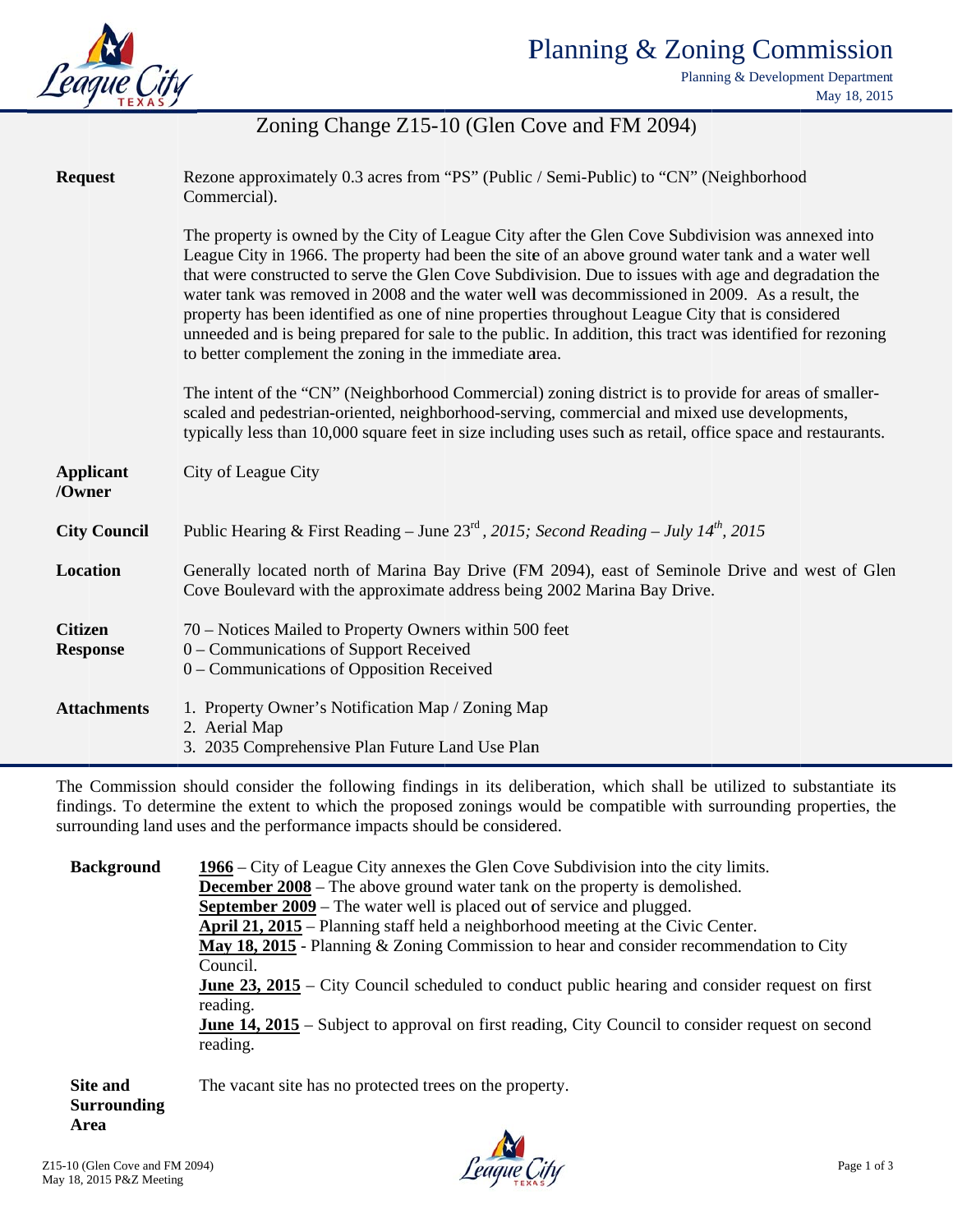| <b>Direction</b> | <b>Surrounding Zoning</b> | <b>Surrounding Land Use</b>            |
|------------------|---------------------------|----------------------------------------|
| North            | ROW and "RSF-7"           | Glen Cove Boulevard and Glen Cove Park |
|                  |                           | and Waterford Harbor Subdivisions      |
|                  | ROW and "OS-PUD"          | Marina Bay Drive and Centerpoint High  |
| South            |                           | <b>Voltage Transmission lines</b>      |
|                  | ROW and "CN"              | Glen Cove Boulevard and Undeveloped    |
| East             |                           | Property                               |
| West             | "CN"                      | <b>Verizon Substation Office</b>       |
|                  |                           |                                        |

#### **Conformity** with Comprehensive Plan

The Future Land Use Plan of the 2035 Comprehensive Plan identifies the subject property as "Enhanced Auto Dominant Commercial". Enhanced Auto Dominate Commercial focuses on the convenience and access for customers and employees almost exclusively by automobile. These districts are typically at major intersections or linear along major roadways as standalone or retail strip centers. Walkability and connectivity being minimal. The buildings are typically setback with parking dominating the site. Landscaping is emphasized, but most often is an accent to parking or the structures. Uses of the property are generally limited to retail with some office spaces and are rarely mixed.

#### **Access and** Access is provided from Glen Cove Boulevard and/or FM 2094 (Marina Bay Drive). However FM 2094 is under the jurisdiction of the Texas Department of Transportation (TxDOT) in **Traffic** which access onto FM 2094 requires a TxDOT permit. **Impacts**

#### FM 2094 (Marina Bay Drive)

|                            | <b>Existing Conditions</b>                                                                                                     | <b>Proposed Conditions</b> |
|----------------------------|--------------------------------------------------------------------------------------------------------------------------------|----------------------------|
| Roadway Type               | Minor Arterial                                                                                                                 | <b>Minor Arterial</b>      |
| <b>ROW</b> Width           | 114 Feet                                                                                                                       | As Determined by TxDOT     |
| Pavement Width<br>and Type | 4-lane, divided, 56-foot wide<br>concrete pavement width with a<br>22-foot wide center median and<br>sidewalks on either side. | As Determined by TxDOT     |

#### **Glen Cove Boulevard**

|                            | <b>Existing Conditions</b>                                                                         | <b>Proposed Conditions</b>                                                                      |
|----------------------------|----------------------------------------------------------------------------------------------------|-------------------------------------------------------------------------------------------------|
| Roadway Type               | Local                                                                                              | Local                                                                                           |
| <b>ROW Width</b>           | 60 Feet                                                                                            | 60 Feet                                                                                         |
| Pavement Width<br>and Type | 2-lane, undivided, 20-foot wide<br>asphalt pavement width with<br>drainage ditches on either side. | 2-lane, undivided, 28-feet<br>wide concrete pavement<br>width with sidewalks on<br>either side. |

#### Water & **Sewer**

Equivalent Dwelling Units (EDU's) are used to determine the capacity of water and waste water available to a site. With a single-family dwelling unit being equivalent to 1 EDU, the Engineering Department indicates that the water and sewer capacity are adequate to serve this development.

Water is accessible through a 6-inch water line along the west side of Glen Cove Boulevard and a 16-inch water line on the north side of Marina Bay Drive.

Sanitary sewer is accessible through an 8-inch sewer line along the northern property line.

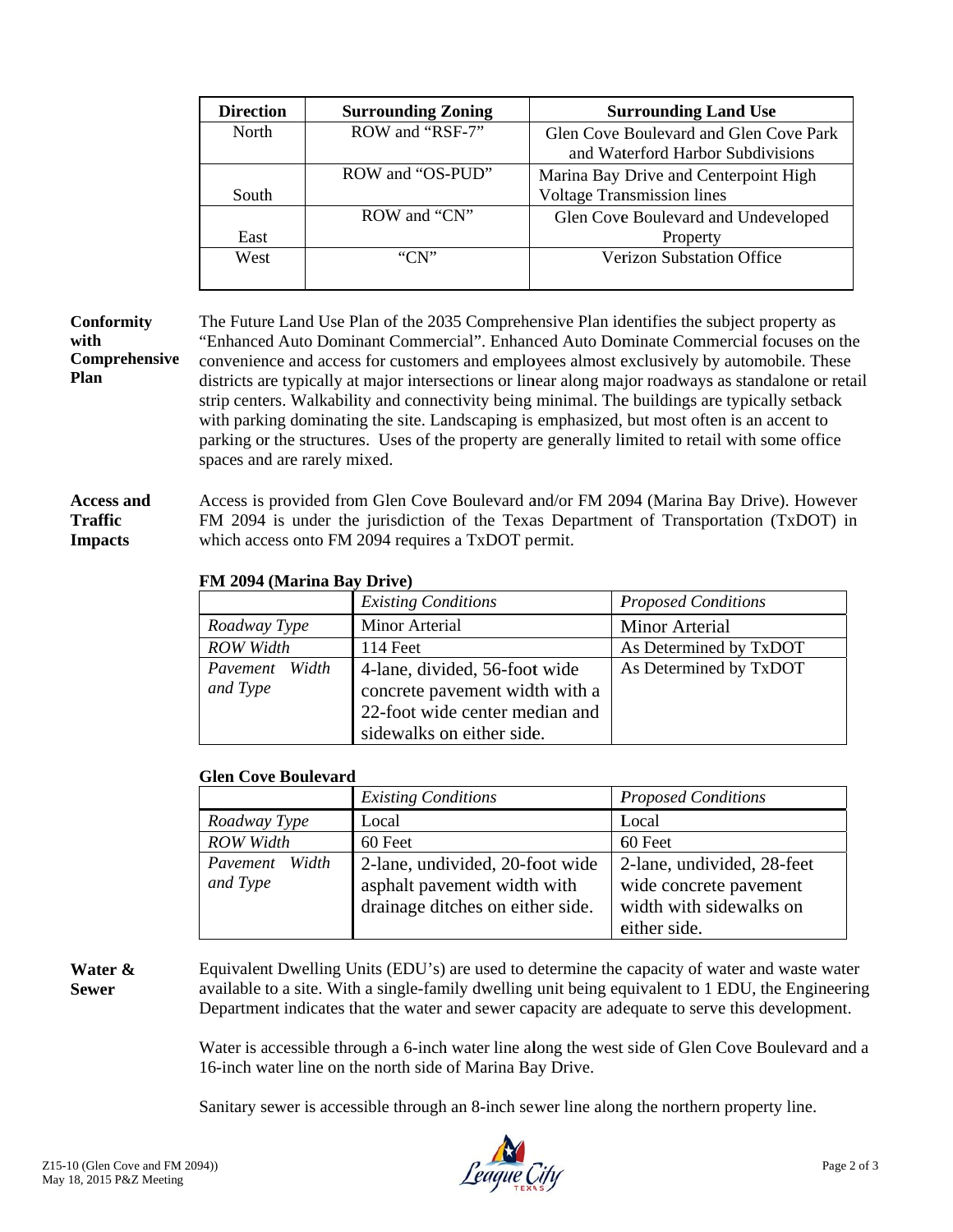| Floodplain                                       | The entire property is currently located within the 500-year floodplain.                                                                                                                                                                                                                                                                                                        |
|--------------------------------------------------|---------------------------------------------------------------------------------------------------------------------------------------------------------------------------------------------------------------------------------------------------------------------------------------------------------------------------------------------------------------------------------|
|                                                  | It should be noted that the Federal Emergency Management Agency (FEMA) has indicated that<br>new floodplain maps are being prepared for Galveston County and are anticipated to be finalized<br>within the next 12 months. Preliminary floodplain maps show the subject property as going into<br>the floodplain, which would require mitigation should the tract be developed. |
| <b>Public Benefit</b><br>vs. Imposed<br>Hardship | Based upon the information provided, the Commission will have to determine "the gain to public<br>health, safety, welfare, due to denial of this application as compared to the hardship imposed upon<br>the owner as a result of denial of the application."                                                                                                                   |
| <b>Recommendation</b>                            | Given the proposed rezoning complements the Future Land Use Plan and the zoning for the adjacent<br>zoning to the east and west, staff recommends approval.                                                                                                                                                                                                                     |

For additional information, you may contact Mark Linenschmidt, Senior Planner at 281-554-1078 or at mark.linenschmidt@leaguecity.com.

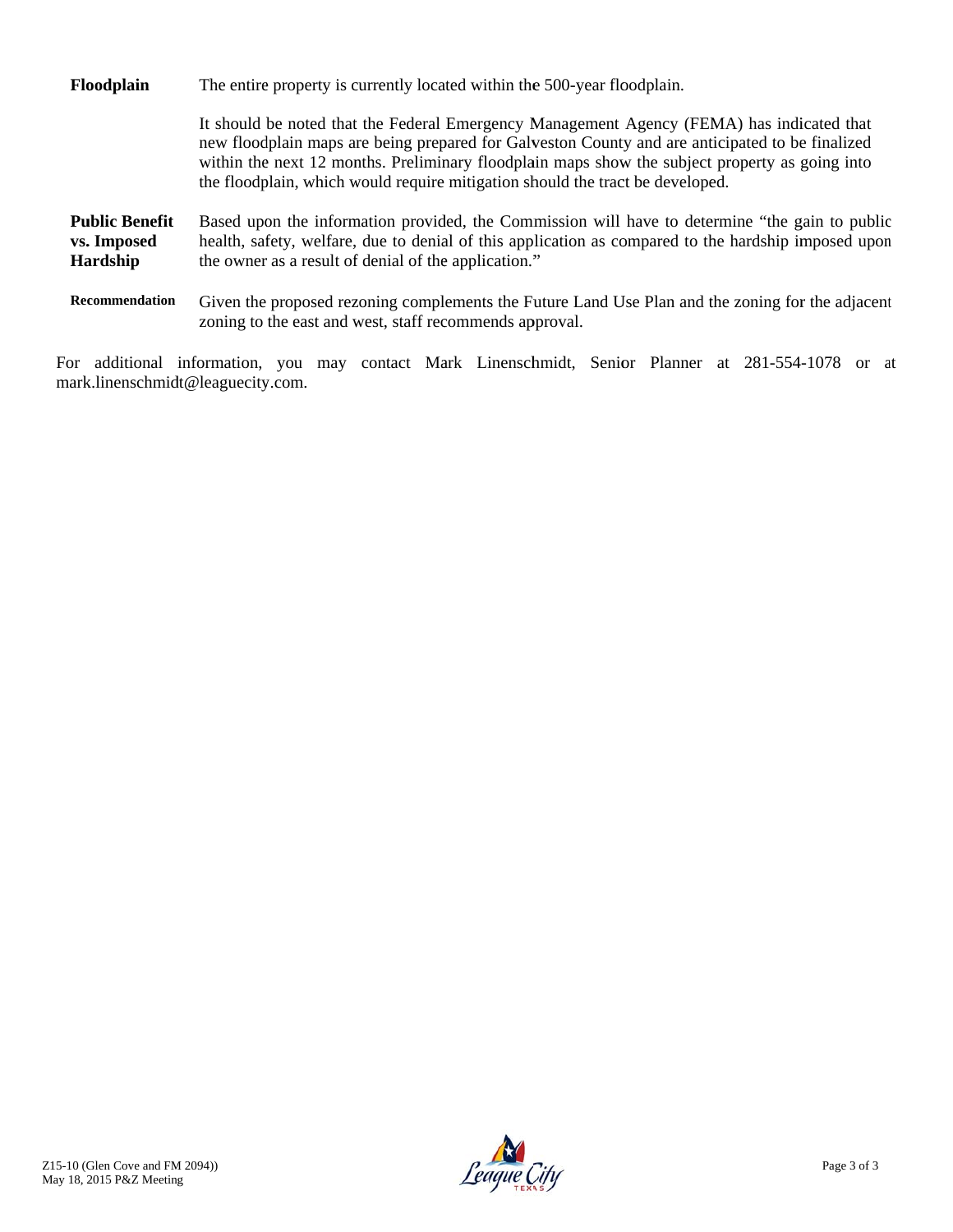**Glen Cove Park** Subdivision

Glen Cove Boulevard

Waterford Harbor Subdivision

FILIX<sub>X</sub>

as Stationn n Commercial Retai illl

Marine Retail Shopping Center Per.

Verizon Substation

Subject Property

Undeveloped

Drive (FM 2094) Marina Bay

Centerpoint High Power Transmission Lines

> Harbour Park Subdivision (South Shore Harbor)